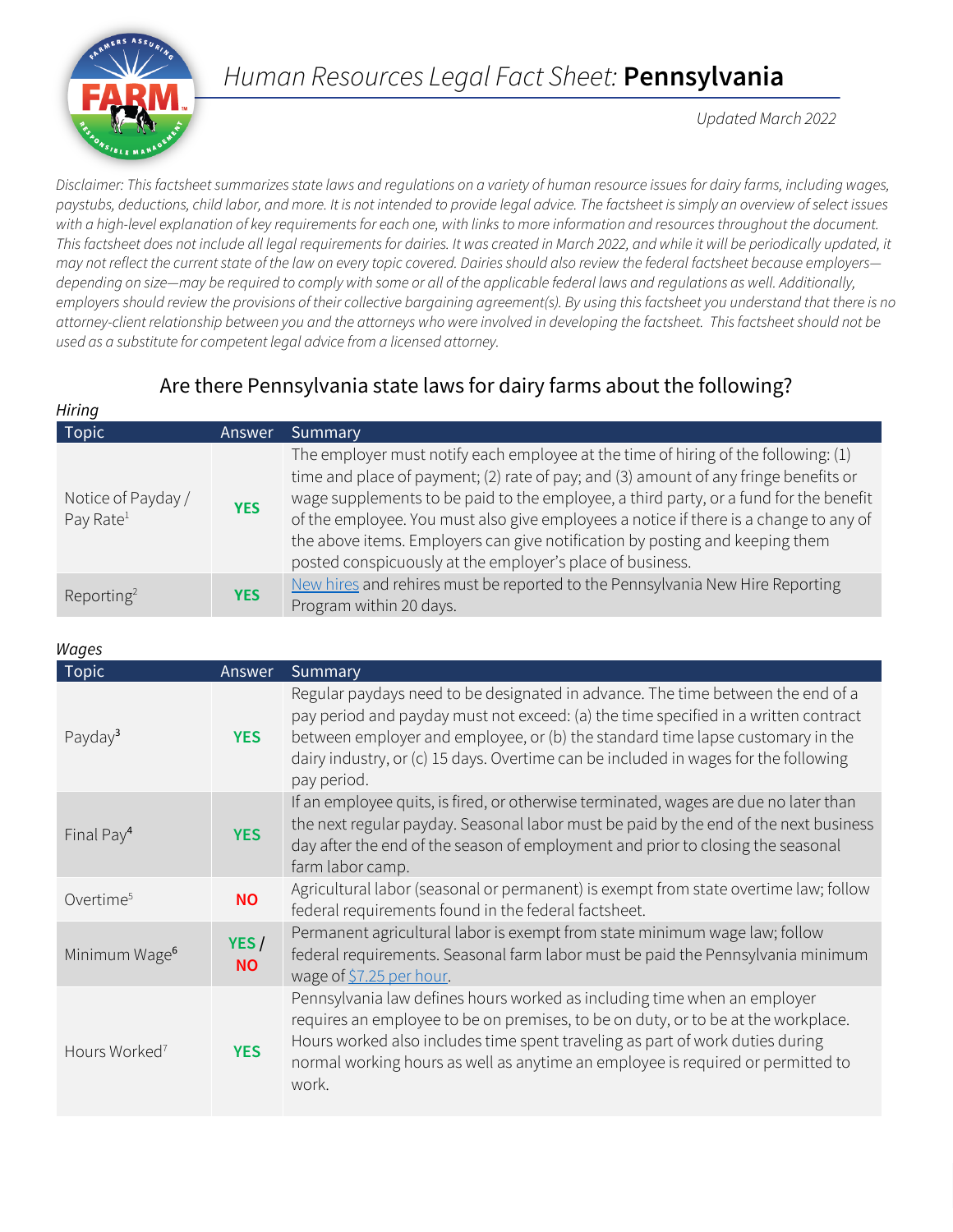

|                                       |            | Does not include meal times if they are completely relieved of duties. And does not<br>include time the employee is at the workplace for the employee's own convenience.                                                                                                                                                                                                                                                                                                                                                                                                                                                                                                                                                                                                                                                                                                                                                                                                                                                                                                                      |
|---------------------------------------|------------|-----------------------------------------------------------------------------------------------------------------------------------------------------------------------------------------------------------------------------------------------------------------------------------------------------------------------------------------------------------------------------------------------------------------------------------------------------------------------------------------------------------------------------------------------------------------------------------------------------------------------------------------------------------------------------------------------------------------------------------------------------------------------------------------------------------------------------------------------------------------------------------------------------------------------------------------------------------------------------------------------------------------------------------------------------------------------------------------------|
| Reporting Time Pay                    | <b>NO</b>  | Pennsylvania does not have reporting time pay requirements, i.e. an employee is<br>only required to be paid for actual hours worked.                                                                                                                                                                                                                                                                                                                                                                                                                                                                                                                                                                                                                                                                                                                                                                                                                                                                                                                                                          |
| Pay Stub <sup>8</sup>                 | <b>YES</b> | For each payday, employers must give a paystub that includes:<br>hours worked<br>$\bullet$<br>rates paid<br>gross wages<br>allowances, if any, claimed as part of the minimum wage<br>$\bullet$<br>deductions<br>$\bullet$<br>net wages<br>$\bullet$                                                                                                                                                                                                                                                                                                                                                                                                                                                                                                                                                                                                                                                                                                                                                                                                                                          |
| Taxes and<br>Withholding <sup>9</sup> | <b>YES</b> | You are required to withhold Pennsylvania income tax. You must give your<br>employees a statement of taxes withheld, like a federal Form W-2, 1099-MISC or<br>1099-R.<br>You must pay Pennsylvania Unemployment Compensation taxes if:<br>You paid cash wages to farm workers of \$20,000 or more in a quarter in the<br>$\bullet$<br>current or prior calendar year; OR,<br>You employed ten or more full-time or part-time farm workers for some part<br>$\bullet$<br>of a day in 20 or more weeks of the current or prior calendar year.<br>Certain family employment is excluded from coverage requirements (a parent<br>employed by their son/daughter, a person employed by their spouse, or a child<br>under 18 employed by a parent). In Pennsylvania, The Unemployment<br>Compensation program is funded both through employer and employee taxes. You<br>can credit the amount you pay to Pennsylvania in calculating how much you owe for<br>federal unemployment taxes. More details.                                                                                             |
| Deductions <sup>10</sup>              | <b>YES</b> | Deductions required by law or courts (for ex. tax withholdings) do not require written<br>authorization from the employee. However, other deductions must be agreed to in<br>writing by the employee and be for the convenience of the employee as authorized<br>by the Department of Labor and Industry. A full list of authorized deductions can be<br>found here.<br>Deductions cannot reduce gross pay below the minimum wage, and the deductions<br>must be for the employee's benefit.<br>Meals/lodging/other facilities provided at a reasonable rate (not to exceed the cost<br>of providing it) and are customarily provided by the employer can be counted as<br>wages toward minimum wage requirements. But any lodging provided must have<br>reasonable space, privacy, sanitation, heat, light, and ventilation; and be open to<br>inspection by the Department of Labor and Industries.<br>There are specific wage deduction rules for seasonal farm workers. No deductions<br>may be made for any amount for debts accrued or anticipated, regardless of the<br>circumstances. |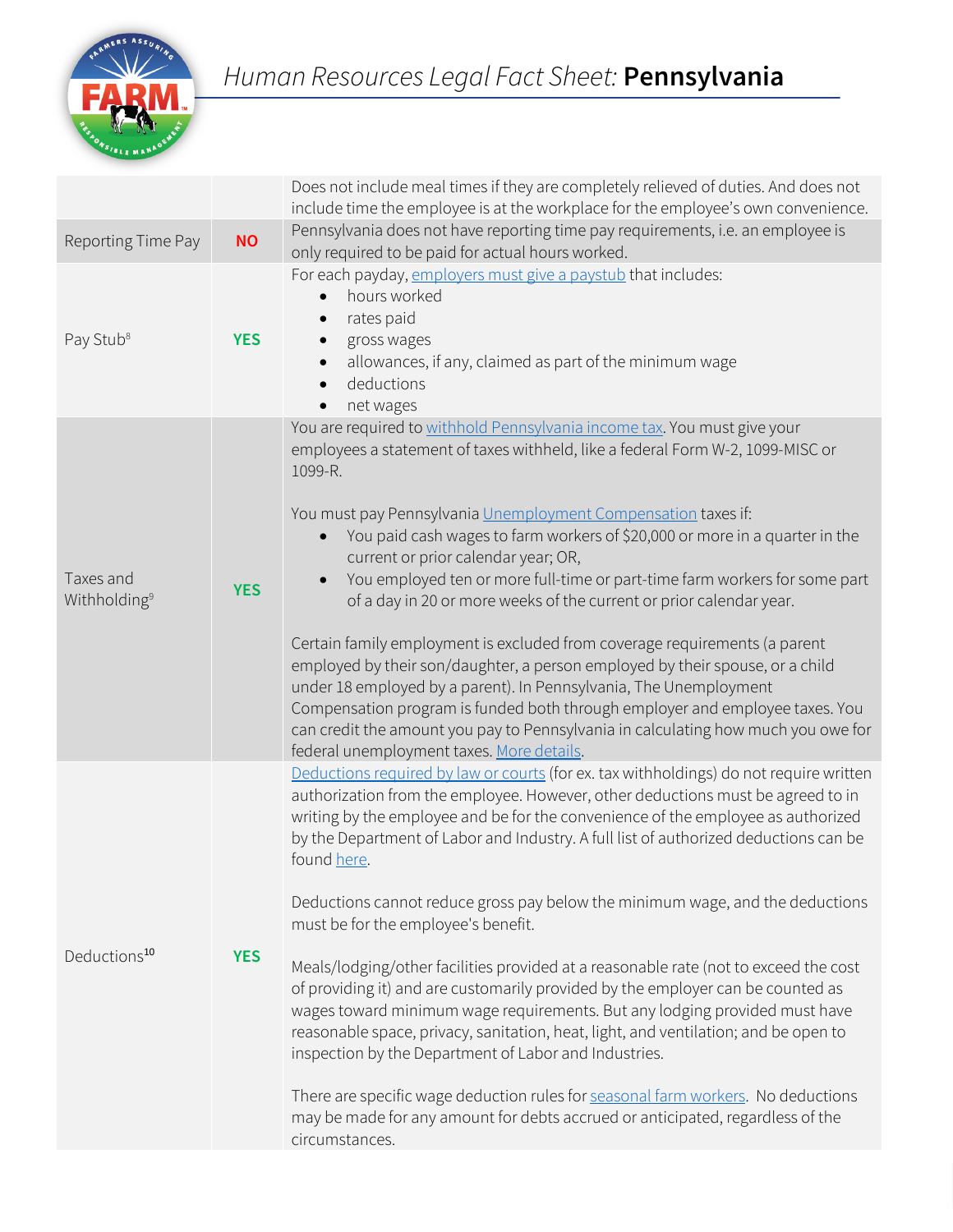

|                       |            | Generally, discretionary bonuses would not be considered wages, while<br>nondiscretionary bonuses can be considered wages and protected under wage laws.                                                                                                                                                                                                                                                                                                                             |
|-----------------------|------------|--------------------------------------------------------------------------------------------------------------------------------------------------------------------------------------------------------------------------------------------------------------------------------------------------------------------------------------------------------------------------------------------------------------------------------------------------------------------------------------|
| Bonuses <sup>11</sup> | <b>YES</b> | A nondiscretionary bonus is one where the amount and criteria for getting the bonus<br>are announced in advance. For example, performance goals (like meeting somatic<br>cell count goals) that workers know about in advance. Pennsylvania law considers<br>such a bonus to be wages and thus used in determining an employee's regular rate<br>of pay                                                                                                                              |
|                       |            | Discretionary bonuses are ones that are not announced in advance, not expected by<br>the employee, and not an incentive for the employee. For example, when the farm<br>reaches a certain financial goal and decides to give all employees a bonus. In<br>Pennsylvania, sums paid as gifts as a reward for service which are not dependent on<br>the number of hours worked, production, or efficiency are not considered part of the<br>regular rate when calculating overtime pay. |

### *Recordkeeping*

| Topic                 | Answer     | Summary                                                                                                                                                                                                                                                                                                                                                                                                                                                                                                                                                                                                                                                                                                                                                                                                                                                                                                                                                                                                                                                                                                                                                                                                                                                                                                                                                                                                                                                                                      |
|-----------------------|------------|----------------------------------------------------------------------------------------------------------------------------------------------------------------------------------------------------------------------------------------------------------------------------------------------------------------------------------------------------------------------------------------------------------------------------------------------------------------------------------------------------------------------------------------------------------------------------------------------------------------------------------------------------------------------------------------------------------------------------------------------------------------------------------------------------------------------------------------------------------------------------------------------------------------------------------------------------------------------------------------------------------------------------------------------------------------------------------------------------------------------------------------------------------------------------------------------------------------------------------------------------------------------------------------------------------------------------------------------------------------------------------------------------------------------------------------------------------------------------------------------|
| Payroll <sup>12</sup> | <b>YES</b> | Keep employee payroll records for a minimum of three (3) years from the date of<br>last entry and must contain the following information:<br>Full name, and on the same record, the identifying symbol of the employee<br>or number, if such is used in place of name on time, work or payroll records<br>home address including zip code.<br>$\bullet$<br>regular hourly rate of pay.<br>occupation.<br>time and day that the workweek begins.<br>$\bullet$<br>the number of hours worked daily and weekly.<br>$\bullet$<br>total daily or weekly straight time wages<br>$\bullet$<br>total overtime excess compensation for the workweek<br>total additions to or deductions from wages paid each pay period. Every<br>employer making additions to or deductions from wages shall also<br>maintain, in individual employee accounts, a record of the dates, amounts<br>and nature of the items which make up the total additions and deductions.<br>allowances, if any, claimed as part of the minimum wage.<br>$\bullet$<br>total wages paid each pay period.<br>$\bullet$<br>Date of payment and the pay period covered by payment.<br>Payroll records shall be open to inspection by an authorized representative of the<br>Department of Labor and Industry ("DLI") at a reasonable time. An authorized<br>representative of DLI is allowed to interrogate an employee at the workplace during<br>work hours about wages paid and hours worked by the employee or other<br>employees. |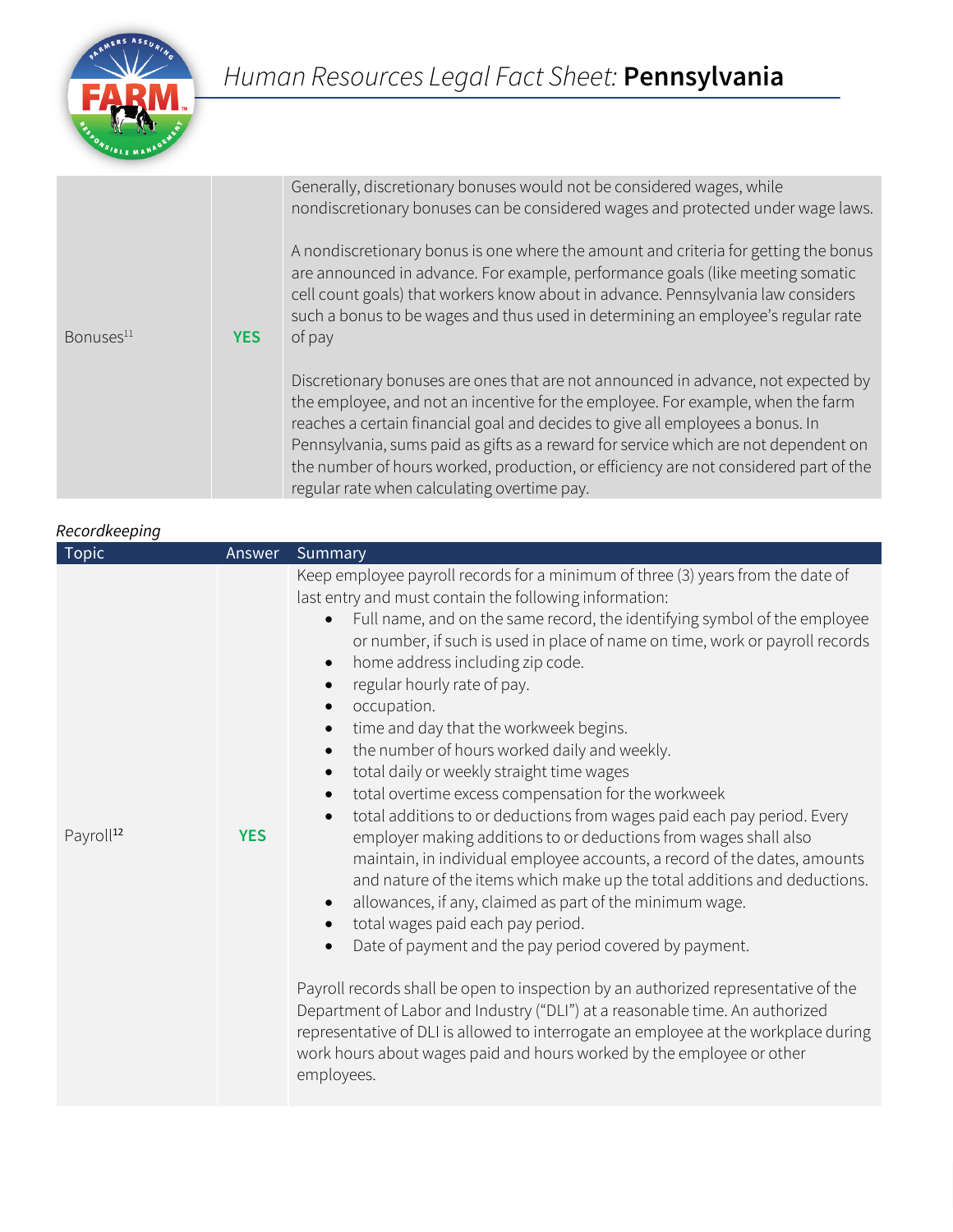

|                                          |            | If records are maintained at a central off-site location, the records must be made<br>available for inspection at the place of employment within 7 calendar days<br>following verbal or written notice from the Department of Labor and Industry.                                                                                                                                                                                                                                                                                                                                                                                                                                                                                                                                                                                                                                                                                                                                                                                                                                                                                                                                                                                                                                                |  |
|------------------------------------------|------------|--------------------------------------------------------------------------------------------------------------------------------------------------------------------------------------------------------------------------------------------------------------------------------------------------------------------------------------------------------------------------------------------------------------------------------------------------------------------------------------------------------------------------------------------------------------------------------------------------------------------------------------------------------------------------------------------------------------------------------------------------------------------------------------------------------------------------------------------------------------------------------------------------------------------------------------------------------------------------------------------------------------------------------------------------------------------------------------------------------------------------------------------------------------------------------------------------------------------------------------------------------------------------------------------------|--|
| Personnel File -<br>Access <sup>13</sup> | <b>YES</b> | Employees may request to inspect the personnel files used to determine their<br>qualifications for employment, promotion, additional compensation, termination<br>or disciplinary action. The files should be accessible during regular business hours<br>at the workplace's office. An employer can require a worker to view the file during<br>free time, rather than work time.<br>If maintained by the employer, any application for employment, wage or salary<br>information, notices of commendations, warning or discipline, authorization for a<br>deduction or withholding of pay, fringe benefit information, leave records,<br>employment history with the employer, including salary information, job title, dates<br>of changes, retirement record, attendance records and performance evaluations.<br>Files that employees do not have the right by law to inspect include: records of an<br>employee relating to the investigation of a possible criminal offense, letters of<br>reference, documents which are being developed or prepared for use in civil,<br>criminal or grievance procedures, medical records or materials which are used by<br>the employer to plan for future operations or information available to the employee<br>under the Fair Credit Reporting Act. |  |
| Unemployment<br>Insurance <sup>14</sup>  | <b>YES</b> | Employers covered under the Unemployment Compensation (UC) program must<br>file quarterly wage reports.<br>The UC Law specifically provides that an employer's books and records may be<br>audited by the Department. An employer, whether or not liable for UC, must<br>maintain the following records and, when necessary for review, make these records<br>available to the Department of Labor and Industry:<br>employment and payroll records:<br>SSN<br>$\circ$<br>Name<br>$\circ$<br>Place of employment<br>$\circ$<br>o Wage rate (hourly, daily or piece rate, weekly, monthly or annual<br>salary).<br>Total remuneration paid for each pay period by type of payment<br>$\circ$<br>(cash<br>and fair market value of noncash remuneration).<br>$\circ$<br>Traveling or other business expenses actually incurred and<br>$\circ$<br>accounted<br>for, and the dates such expenses were incurred and were paid by<br>$\circ$<br>the employer.<br>All scheduled hours and hours worked.<br>$\circ$<br>Daily attendance record, showing the dates on which the worker<br>$\circ$<br>actually worked and time lost due to reasons other than lack of<br>work (**only needs to be kept for 2 years)                                                                                         |  |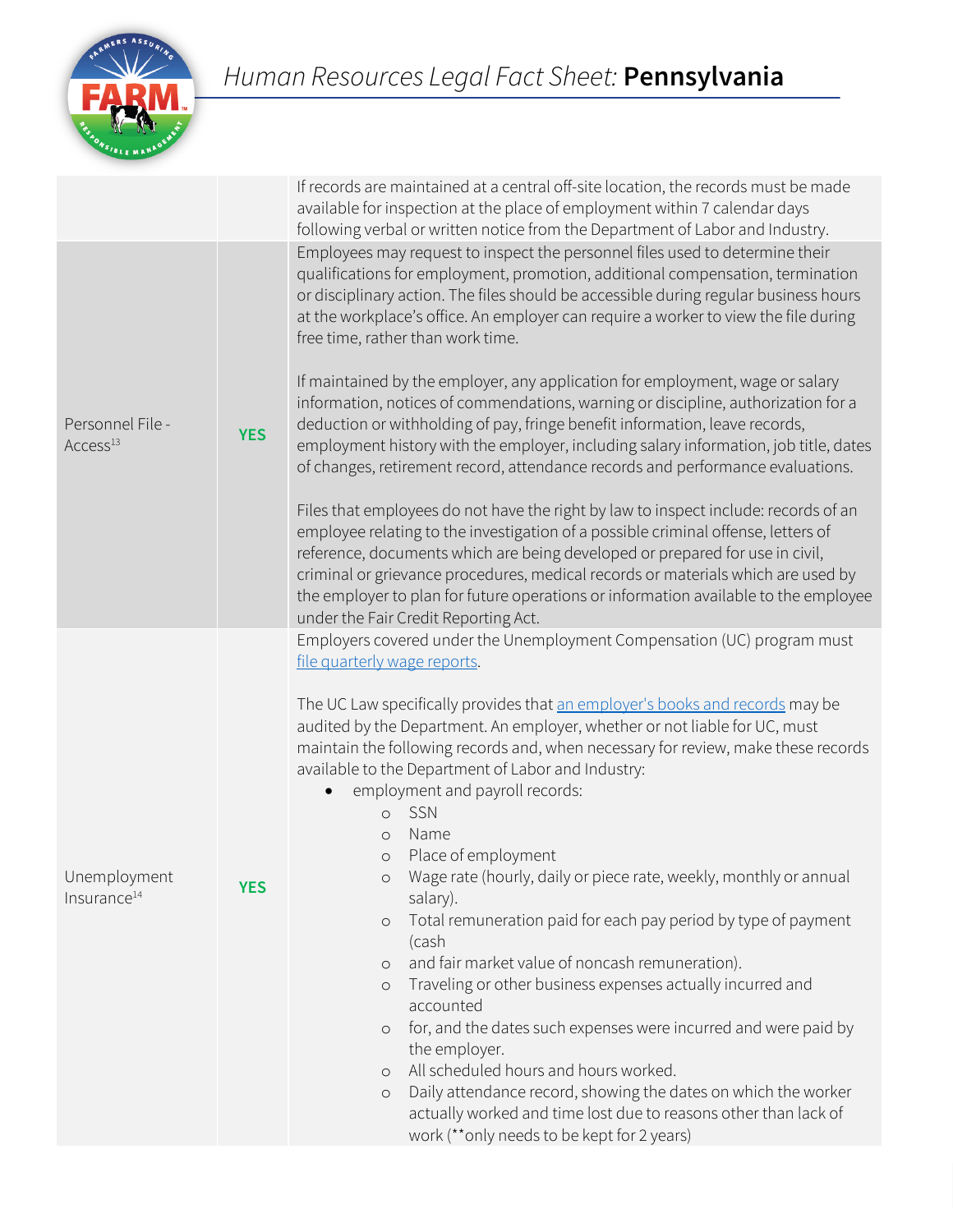

|                                        |            | If separated, the date and the reasons for separation.<br>$\circ$<br>Number of credit weeks.<br>$\circ$<br>Documentation of payments made to the worker, including bank<br>$\circ$<br>statements, cancelled checks, copies of cancelled checks, check<br>stubs, and electronic funds transfer records.<br>Any contract between the employer and the worker.<br>$\circ$<br>If the employer considers the worker to be an independent<br>$\circ$<br>contractor or otherwise not an "employee" under the law, all<br>records, documentation and evidence supporting that position.<br>Federal and State tax returns for the periods when the worker was<br>$\circ$<br>employed.<br>cash books<br>journal ledgers<br>corporate minutes<br>Keep the records at the workplace or a central recordkeeping office. They must be<br>retained for at least four (4) years after any contributions have been made. The<br>records should be readily accessible for review by the Department of Labor and<br>Industry. Please note that daily attendance records need not be retained for more<br>than two (2) years. |  |
|----------------------------------------|------------|-----------------------------------------------------------------------------------------------------------------------------------------------------------------------------------------------------------------------------------------------------------------------------------------------------------------------------------------------------------------------------------------------------------------------------------------------------------------------------------------------------------------------------------------------------------------------------------------------------------------------------------------------------------------------------------------------------------------------------------------------------------------------------------------------------------------------------------------------------------------------------------------------------------------------------------------------------------------------------------------------------------------------------------------------------------------------------------------------------------|--|
| Workers'<br>Compensation <sup>15</sup> | <b>YES</b> | Employers must keep records of all injuries reported by employees or that he/she<br>otherwise has knowledge of. The records must include: a description of the injury,<br>how long the employee could not work because of the injury (if applicable), and a<br>description of how the injury happened. The records must be available for<br>inspection at reasonable times by any governmental agency.<br>For covered employers, all books, records, and payrolls showing or referring to the<br>amount of wage paid must be open for inspection by the Department of Labor and<br>Industry for the purpose of administering Workers' Compensation.                                                                                                                                                                                                                                                                                                                                                                                                                                                       |  |
| <b>OSHA</b>                            | <b>YES</b> | Pennsylvania has incorporated federal OSHA recordkeeping and reporting<br>requirements. See federal factsheet for details.                                                                                                                                                                                                                                                                                                                                                                                                                                                                                                                                                                                                                                                                                                                                                                                                                                                                                                                                                                                |  |
| Federal                                | <b>YES</b> | There are numerous federal rules about recordkeeping. Employers should review<br>the federal factsheet.                                                                                                                                                                                                                                                                                                                                                                                                                                                                                                                                                                                                                                                                                                                                                                                                                                                                                                                                                                                                   |  |

## *Working Conditions*

| Topic                       | <b>Answer</b>     | Summary                                                                                                                                                                                                                                                                                                                                                                                                                            |
|-----------------------------|-------------------|------------------------------------------------------------------------------------------------------------------------------------------------------------------------------------------------------------------------------------------------------------------------------------------------------------------------------------------------------------------------------------------------------------------------------------|
| Bathrooms <sup>16</sup>     | <b>YES</b>        | Seasonal workers must be provided access to a reasonably close, sufficient,<br>suitable, and separate toilet facility including sufficient supply of cool, potable<br>water. Pennsylvania has also adopted the Pasteurized Milk Ordinance (PMO). The<br>PMO specifies that dairy farms have one or more toilets that are conveniently<br>located, properly constructed, properly operated, and maintained in a sanitary<br>manner. |
| Working Hours <sup>17</sup> | YES/<br><b>NO</b> | No max hour or day requirements for adult permanent employees. Seasonal labor<br>is limited to no more than six work days in any one week, or more than 48 hours in<br>any one week, or more than ten hours in any one day. Whenever any seasonal farm<br>workers are employed or permitted to work on the premises of more than one                                                                                               |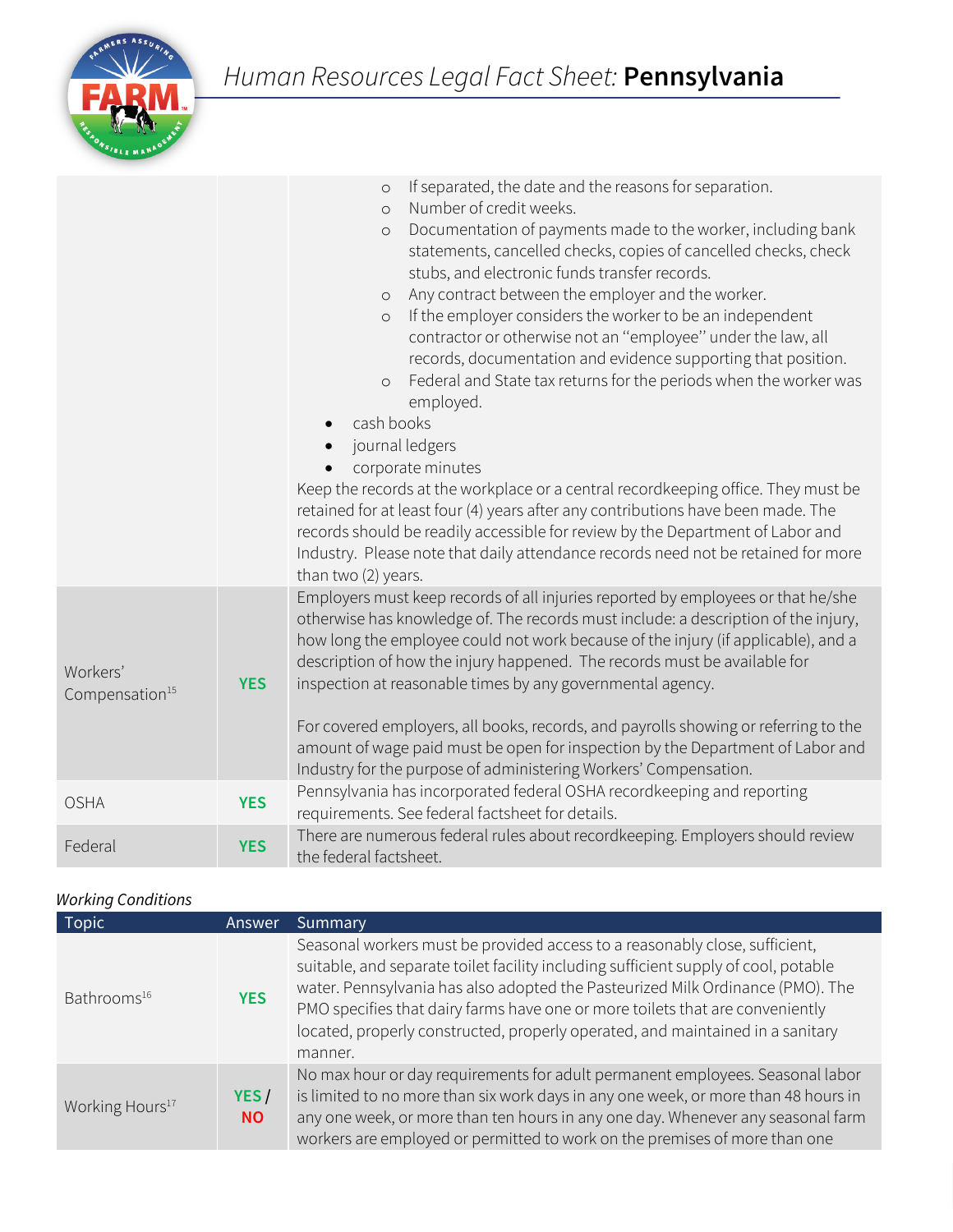

|                                                 |                   | employer in any one week or in any one day, the aggregate number of hours during<br>which he shall be required to work on all such premises shall not exceed 48 in any<br>one week or ten in any one day.                                                                                                                                                                      |
|-------------------------------------------------|-------------------|--------------------------------------------------------------------------------------------------------------------------------------------------------------------------------------------------------------------------------------------------------------------------------------------------------------------------------------------------------------------------------|
|                                                 |                   | See Child Labor (below) for maximum hours for minors.                                                                                                                                                                                                                                                                                                                          |
| Rest and Meal<br>Breaks <sup>18</sup>           | <b>YES</b>        | Not required for adults, if permanent employees. Employers that choose to provide<br>rest and meal breaks must follow the applicable federal rules. Refer to federal fact<br>sheet.<br>Seasonal labor, whether minors or adults, who work more than five continuous                                                                                                            |
|                                                 |                   | hours are required to be given a 30-minute uninterrupted rest period.                                                                                                                                                                                                                                                                                                          |
| Labor Relations                                 | <b>NO</b>         | No provision in state law recognizing farm workers rights to organize                                                                                                                                                                                                                                                                                                          |
| Whistleblower<br>Protection <sup>19</sup>       | YES/<br><b>NO</b> | Pennsylvania law does not provide a general protection for private sector<br>employees in whistleblower cases. However, topic-specific laws (like wage<br>discrimination, wage laws, etc.) may protect employees that report unlawful<br>practices. And specific employee disclosures (for example, OSHA-related violations)<br>are protected from retaliation.                |
| Paid Vacation or<br>Sick Leave                  | <b>YES</b>        | Employers are not required to provide vacation, sick, holiday pay or any pay for<br>hours not worked. But if you choose to provide them, you should follow your<br>written policy on how these benefits are earned, accrued, used, and paid out.                                                                                                                               |
| <b>Breaks for Nursing</b><br>Mothers            | <b>NO</b>         | No state law on providing workplace accommodations for employees that are<br>nursing, but there may be requirements under federal law. Employers should refer<br>to the federal factsheet.                                                                                                                                                                                     |
| Pregnancy<br>Accommodations <sup>17</sup>       | <b>YES</b>        | Pennsylvania law does not directly address pregnancy leave or pregnancy<br>accommodations for agricultural workers. Employers should refer to the federal<br>factsheet.                                                                                                                                                                                                        |
| Paid Family and<br>Medical Leave                | <b>NO</b>         | Pennsylvania has not enacted a family and medical leave law that applies to<br>employees in the private sector. Federal law requiring unpaid leave may apply<br>depending on the size of the employer. Employers should refer to the federal<br>factsheet.                                                                                                                     |
| Jury Duty Leave <sup>22</sup>                   | <b>YES</b>        | An employer cannot deprive an employee of his or her employment, seniority<br>position or benefits, or threaten or otherwise coerce him or her with respect<br>thereto, because the employee receives a summons, responds thereto, serves as a<br>juror or attends court for prospective jury service. Employers are not required to<br>compensate employees for jury service. |
| Crime Victim and<br>Witness Leave <sup>21</sup> | <b>YES</b>        | Eligible employees are those taking leave to attend court as either a victim or a<br>crime, witness to a crime, or a member of a victim's family. Employers are not<br>required to compensate employees for employment time lost because of court<br>attendance                                                                                                                |
| Military Leave <sup>20</sup>                    | <b>YES</b>        | Employees are eligible for job-protected unpaid leave for military service. Returning<br>employee must be reinstated to same or similar position with same status,<br>seniority, and pay.                                                                                                                                                                                      |
| Voting Leave                                    | <b>NO</b>         | Pennsylvania law does not address voting leave.                                                                                                                                                                                                                                                                                                                                |
| School Activity<br>Leave                        | <b>NO</b>         | Pennsylvania law does not address leave for private sector employees to attend a<br>child's school activity.                                                                                                                                                                                                                                                                   |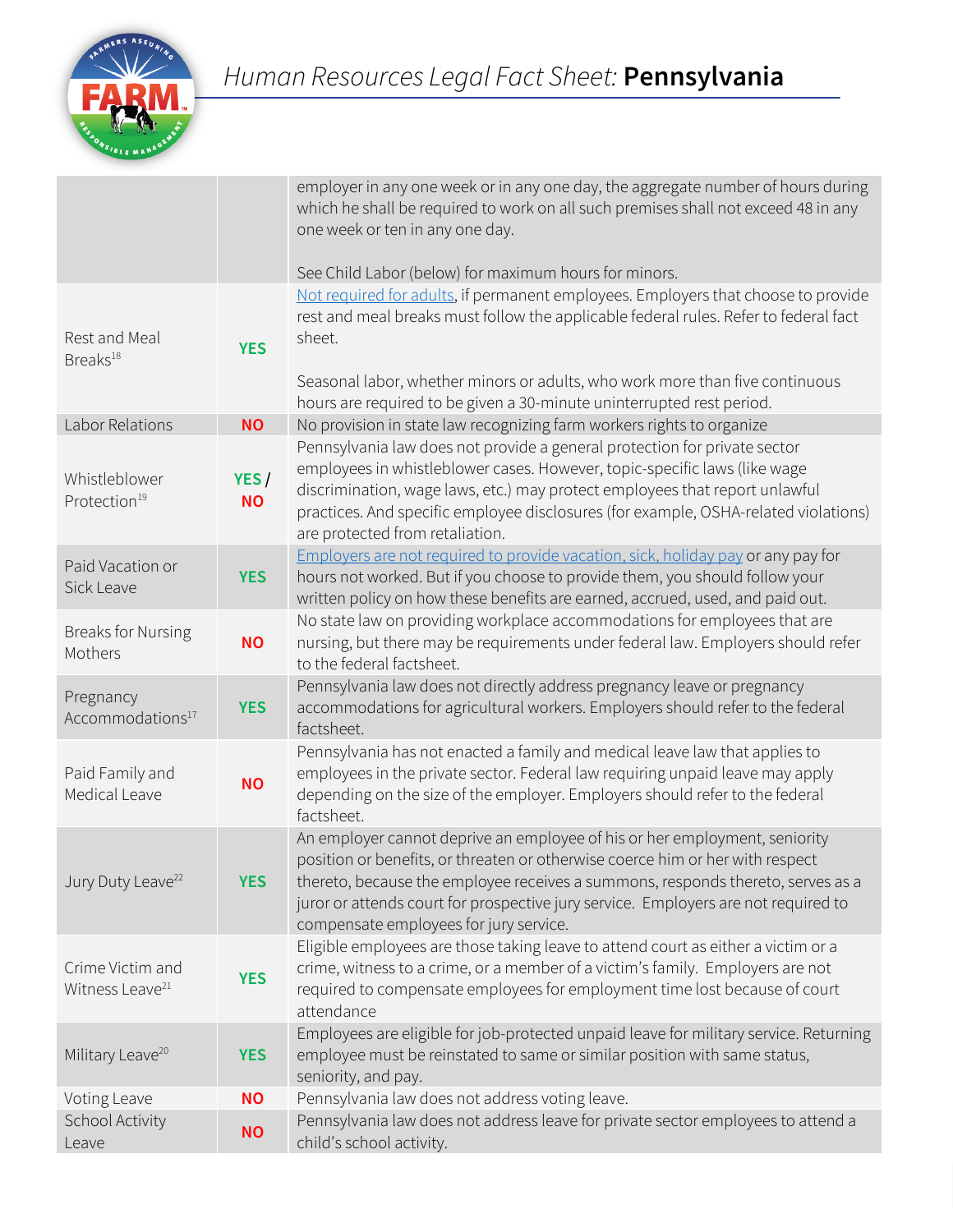

| Other Leave <sup>23</sup> | <b>YES</b> | Emergency Response Volunteer firefighters, volunteer fire police officers, and<br>volunteer members or an ambulance service or rescue squad are eligible for leave.<br>The leave is only allowed where the call was taken before the employee was to<br>report for work. |
|---------------------------|------------|--------------------------------------------------------------------------------------------------------------------------------------------------------------------------------------------------------------------------------------------------------------------------|
|                           |            | State Emergencies An employer may not terminate or discipline an employee for<br>failing to report to work due to a state emergency.                                                                                                                                     |

| Human Rights |  |
|--------------|--|
|              |  |

| <b>Topic</b>                                    | Answer            | Summary                                                                                                                                                                                                                                                                                                                                                                                                                                                                                                                                                                                                                                                                                                                                                                                                                                                                                                                                                                                                                                                                                                                                                                                                                                                                                                                                                                                                                                                                                                                                                                                               |  |
|-------------------------------------------------|-------------------|-------------------------------------------------------------------------------------------------------------------------------------------------------------------------------------------------------------------------------------------------------------------------------------------------------------------------------------------------------------------------------------------------------------------------------------------------------------------------------------------------------------------------------------------------------------------------------------------------------------------------------------------------------------------------------------------------------------------------------------------------------------------------------------------------------------------------------------------------------------------------------------------------------------------------------------------------------------------------------------------------------------------------------------------------------------------------------------------------------------------------------------------------------------------------------------------------------------------------------------------------------------------------------------------------------------------------------------------------------------------------------------------------------------------------------------------------------------------------------------------------------------------------------------------------------------------------------------------------------|--|
| Employment<br>Discrimination <sup>24</sup>      | YES/<br><b>NO</b> | Pennsylvania law on employment discrimination does not apply to agriculture.<br>Employers should review federal anti-discrimination laws found in the federal<br>section of the factsheet.<br>Employers cannot pay men and women different wages for comparable work on<br>jobs that have virtually the same requirements in terms of skills, effort, and<br>responsibility. Wage differences based on seniority, merit, quantity or quality of<br>production or other factors other than sex are permitted.                                                                                                                                                                                                                                                                                                                                                                                                                                                                                                                                                                                                                                                                                                                                                                                                                                                                                                                                                                                                                                                                                          |  |
| Harassment / Sexual<br>Harassment <sup>25</sup> | <b>NO</b>         | Pennsylvania law on employment discrimination (which includes workplace sexual<br>harassment) does not apply to agriculture. However, employers are still subject to<br>federal laws and may find the following information useful.<br>Sexual harassment is unwelcome conduct. It becomes illegal when (1) employees<br>have no choice but to tolerate the harassment if they want to keep their job; (2) it is<br>so severe that a regular person would see it as intimidating, hostile, or abusive.<br>Sexual harassment includes unwelcome sexual advances, requests for sexual favors<br>and verbal or physical conduct of a sexual nature when:<br>Engaging in such conduct is made an implicit or explicit term or condition<br>of employment. Example: A newly hired milker is told that sexual jokes,<br>touching and nude posters are just part of farm life and she should try to<br>ignore it.<br>Acceptance or rejection of such conduct is used as the basis for an<br>employment decision affecting an employee. Example: A manager tells a<br>worker applying for a promotion that the job would be his if he just "treated<br>her right."<br>The conduct interferes with an employee's work or creates an intimidating,<br>$\bullet$<br>hostile or offensive work environment. Example: One worker experiences<br>repeated advances from another asking her for dates or "just to go out for<br>drinks after work." The worker says she isn't interested, but the co-worker<br>won't take 'no' for an answer.<br>It is illegal to retaliate against employees for filing a complaint. |  |
| Forced Labor <sup>26</sup>                      | <b>YES</b>        | Human trafficking is illegal in Pennsylvania. Trafficking for labor means: recruiting,<br>enticing, soliciting, advertising, harboring, transporting, providing, obtaining or                                                                                                                                                                                                                                                                                                                                                                                                                                                                                                                                                                                                                                                                                                                                                                                                                                                                                                                                                                                                                                                                                                                                                                                                                                                                                                                                                                                                                         |  |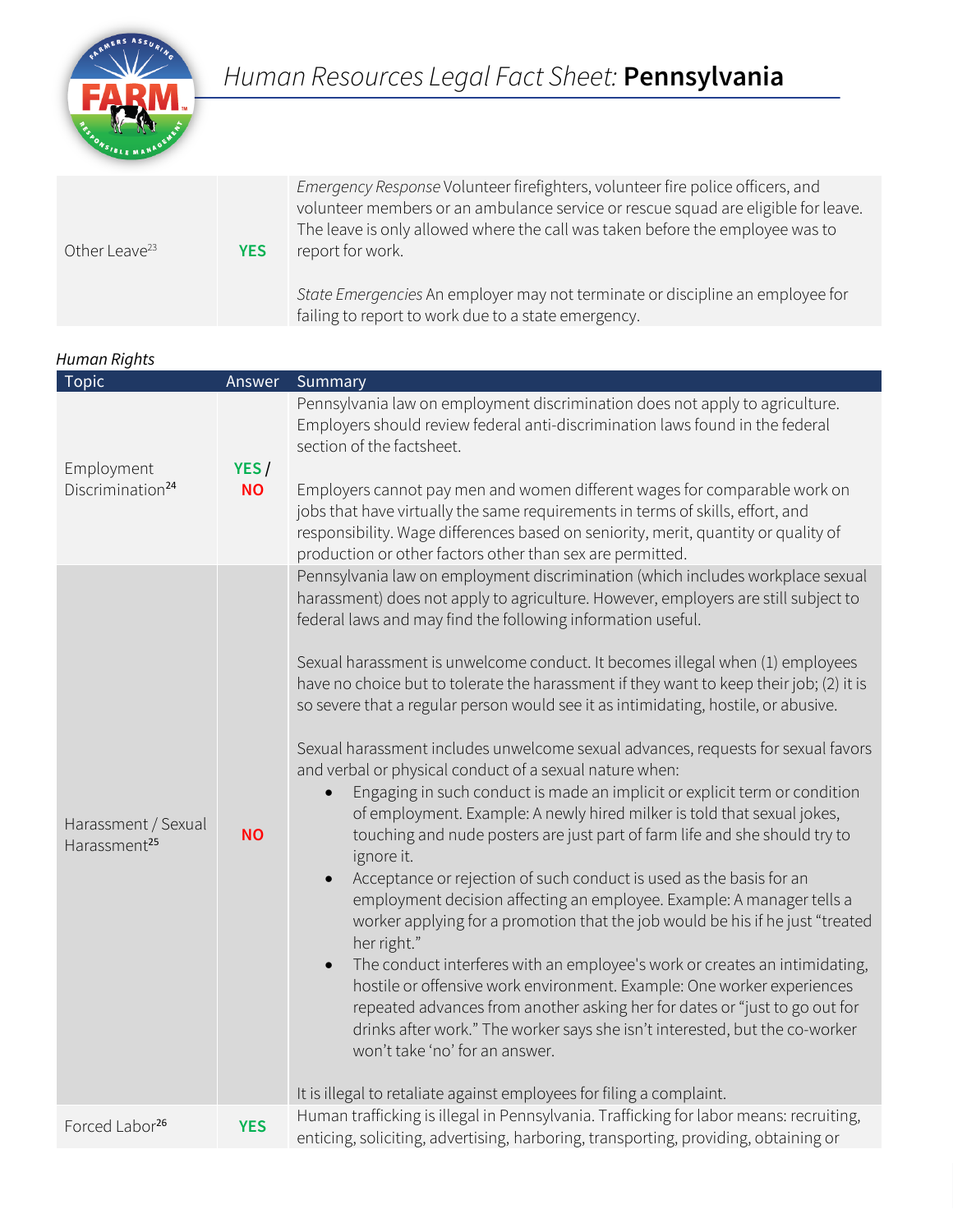

| maintaining an individual if you know or recklessly disregard that the individual will |
|----------------------------------------------------------------------------------------|
| be subject to labor servitude; or knowingly benefits financially or receives anything  |
| of value from any act that facilitates any of the above activity. More details.        |

Employers should ensure they are carefully following all visa requirements or work agreements to avoid any inadvertent violations.

Furthermore, it is a crime to prevent or restrict or attempt to prevent or restrict, without lawful authority, the ability of an individual to move or travel, the person knowingly destroys, conceals, removes, confiscates or possesses an actual or purported:

- passport or other immigration document of an individual; or
- government identification document of an individual.

| Child Labor               |                   |                                                                                                                                                                                                                                                                                                                                                                                                                                                                                                                                                                                                                                                                                                                                                                                                                                                                                  |  |  |
|---------------------------|-------------------|----------------------------------------------------------------------------------------------------------------------------------------------------------------------------------------------------------------------------------------------------------------------------------------------------------------------------------------------------------------------------------------------------------------------------------------------------------------------------------------------------------------------------------------------------------------------------------------------------------------------------------------------------------------------------------------------------------------------------------------------------------------------------------------------------------------------------------------------------------------------------------|--|--|
| <b>Topic</b>              | Answer            | Summary                                                                                                                                                                                                                                                                                                                                                                                                                                                                                                                                                                                                                                                                                                                                                                                                                                                                          |  |  |
| Child Labor <sup>27</sup> |                   | Agriculture is exempt from state child labor law, except for seasonal farm labor.                                                                                                                                                                                                                                                                                                                                                                                                                                                                                                                                                                                                                                                                                                                                                                                                |  |  |
|                           |                   | Minors employed as seasonal farmworkers are subject to the following:<br>Require work permits.                                                                                                                                                                                                                                                                                                                                                                                                                                                                                                                                                                                                                                                                                                                                                                                   |  |  |
|                           |                   | Minimum age: 14 (except for immediate family)                                                                                                                                                                                                                                                                                                                                                                                                                                                                                                                                                                                                                                                                                                                                                                                                                                    |  |  |
|                           | YES/<br><b>NO</b> | Max hours (except for immediate family):<br>$\bullet$<br>Cannot work more than six (6) consecutive days<br>$\circ$<br>Cannot be required to work between 7am and 1 hour after the end of<br>$\circ$<br>the school day, regardless of whether the minor is a student.<br>During the school term<br>$\circ$<br>> 14 and 15: max 3 hrs per school day, 8hrs on a non-school day.<br>Max of 18 hours during the school week<br>16 and 17: max 8 hrs per day. Max of 28 hours during the school<br>week<br>During school vacations<br>$\circ$<br>$\geq 14$ and 15: max 8 hrs per day, 40 hrs per week<br>$\triangleright$ 16 and 17: max 10 hrs per day, 48 hrs per week. They can refuse<br>work requests more than 44 hrs per week.<br>Must provide break periods of at least 30 minutes for minors ages 14 through 17<br>who work five or more consecutive hours.<br>More details. |  |  |
|                           |                   | Follow federal laws on hazardous work restrictions.                                                                                                                                                                                                                                                                                                                                                                                                                                                                                                                                                                                                                                                                                                                                                                                                                              |  |  |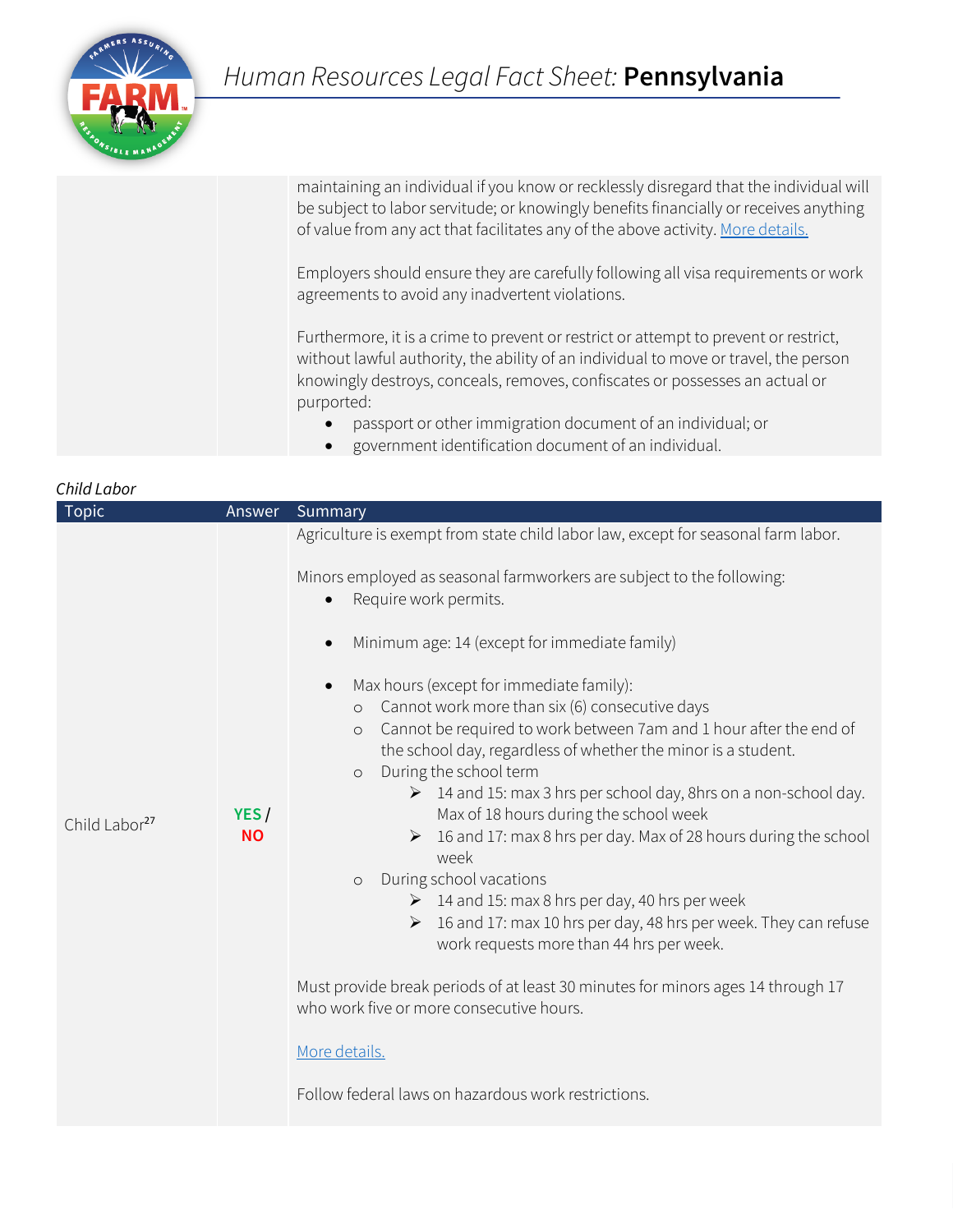

#### *Health and Safety*

| <b>Topic</b>                          | Answer            | Summary                                                                                                                                                                                                                                                                                                                                                                                                                                                                                                                                                                                                                                                                                                                                                                                                                                                                                                                                                                                                                                                                                                              |
|---------------------------------------|-------------------|----------------------------------------------------------------------------------------------------------------------------------------------------------------------------------------------------------------------------------------------------------------------------------------------------------------------------------------------------------------------------------------------------------------------------------------------------------------------------------------------------------------------------------------------------------------------------------------------------------------------------------------------------------------------------------------------------------------------------------------------------------------------------------------------------------------------------------------------------------------------------------------------------------------------------------------------------------------------------------------------------------------------------------------------------------------------------------------------------------------------|
| <b>OSHA</b>                           | <b>YES</b>        | Pennsylvania is under federal OSHA jurisdiction. See the federal portion of the<br>factsheet for more information.                                                                                                                                                                                                                                                                                                                                                                                                                                                                                                                                                                                                                                                                                                                                                                                                                                                                                                                                                                                                   |
| Workers<br>Compensation <sup>28</sup> | <b>YES</b>        | Farms must provide workers' compensation if they pay one agricultural worker<br>wages of \$1,200 or more OR has one employee in agricultural labor for 30 or more<br>days in a calendar year. Spouses and children under 18 years old are excluded<br>unless they have sought a written in inclusion under the workers' compensation<br>law.<br>Employers have to immediately report injuries to their insurer once they receive<br>notice from an employee. For injuries resulting in the loss of a day/shift or more of<br>work, you also have to file a First Report of Injury form to the Workers<br>Compensation Bureau within 7 days. Fatalities must be reported within 48 hours.<br>More details.<br>Please note that this is separate from OSHA reporting obligations. See Federal<br>OSHA requirements for accident reporting to OSHA.                                                                                                                                                                                                                                                                     |
| Housing                               | YES/<br><b>NO</b> | There are Pennsylvania laws regulating seasonal farm labor camps. Under the law's<br>definitions, a seasonal farm worker may include dairy workers: an individual who<br>resides in living quarters owned, leased, or operated by an employer or farm labor<br>contractor and occupied by four or more unrelated individuals.<br>Employers providing a seasonal farm labor camp must obtain a permit from the<br>Pennsylvania Department of Agriculture. Chapter 82 of the Pennsylvania<br>Administrative Code sets standards for conditions of work, living quarters,<br>occupancy, camp sanitation, food facilities, fire protection, and safety of seasonal<br>farm workers.<br>Pennsylvania law does not explicitly address standards for permanent agricultural<br>housing, though general landlord/tenant or public health laws may apply.<br>Employers should follow best practices when providing housing - which includes,<br>at minimum, a written housing agreement and properly maintaining the facilities.<br>The FARM HR Manual has guidance around best practices for agricultural worker<br>housing. |

\_\_\_\_\_\_\_\_\_\_\_\_\_\_\_\_\_\_\_\_\_ <sup>1</sup> 43 PA Stat. Ann. § 260.4<br><sup>2</sup> 23 Pa.C.S.A. §§ 4391 *et seq.*  23 Pa.C.S.A. §§ 4391 *et seq*. 3 43 PA Stat. Ann. § 260.3 43 PA Stat. Ann. § 260.5; 43 PA Stat. Ann. § 1301.206 43 PA Stat. Ann. § 333.105 43 PA Stat. Ann. § 333.105; 43 PA Stat. Ann. § 1301.201 34 PA. Code § 231.1 34 PA. Code § 231.36 61 PA Code § 113.1 *et seq.*; 43 PA Stat. § 753 (l)(3)(G) and (l)(4)(5) 34 PA. Code § 9.1; 9.2; 43 PA Stat. Ann. § 1301.206; 34 PA. Code §231.22 34 PA Code § 231.43